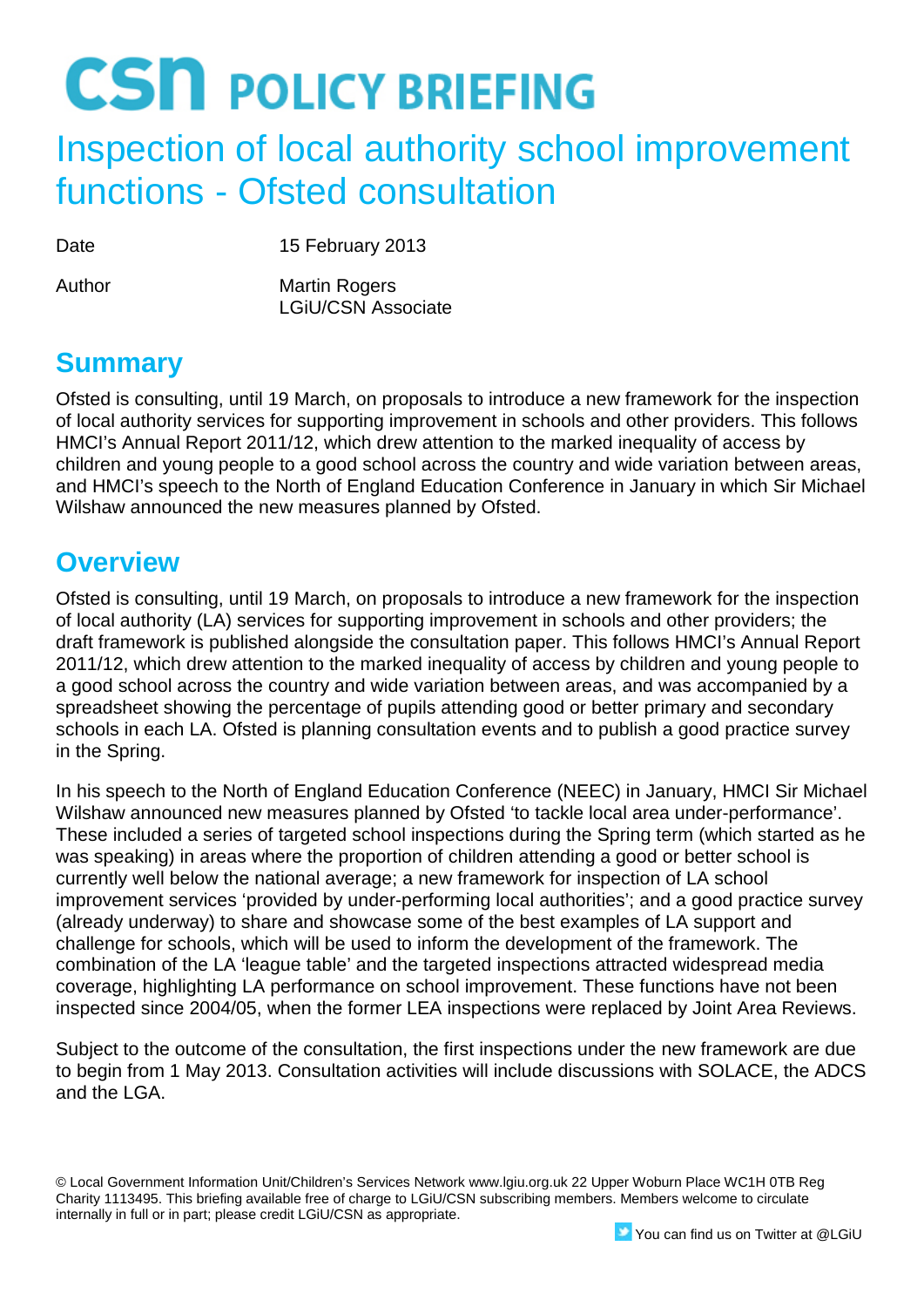### **Briefing in full**

#### **The consultation document**

This outlines the proposals for the inspection of LA school inspection functions – described in more detail in the accompanying draft framework – and includes a questionnaire with six specific questions on the proposals, and space for comments. The consultation closes on 19 March.

#### **The draft framework**

This includes a Preface by HMCI, and covers the purpose of inspection and how inspection promotes improvement; the statutory basis for the inspection; the timing of an inspection; what will be inspected; who the inspectors will be; the grading to be used; and what will happen during and after an inspection. An inspection handbook, to be developed by the consultation and the good practice survey, will set out the basis of inspection judgements.

In his Preface, Sir Michael notes that 'the reintroduction of inspection aims to assist Local Authorities in their duty to promote high standards and fulfilment of potential in maintained schools and other education and training providers so that all children and young people benefit from a good education'. He also points out that the framework acknowledges that the role of LAs has changed in relation to some schools and for those 14-19-year-olds attending a college where these sit outside of LA control, and observes that since January 2013 Ofsted has a more focused regional presence, enabling closer scrutiny of local education arrangements and providing greater support for schools and other education providers. Inspection will not be universal; Ofsted will inspect only where concerns about performance are apparent or where requested to do so by the Secretary of State.

#### **The statutory basis for inspection, and timing of inspections**

LAs have a general duty to promote high standards and fulfilment of potential – set out in section 13A of the Education Act 1996; the statutory basis for inspection is section 136 of the Education and Inspections Act 2006.

Ofsted does not intend to inspect all LAs to a regular cycle or interval; an inspection will take place where section 5 or section 8 inspections of schools or other providers raise concerns, or where Ofsted becomes aware of other concerns – for example, where:

- the proportion of children who attend a good or better maintained school, pupil referral unit (PRU) and/or alternative provision is lower than that found nationally
- there is a higher than average number of schools in an Ofsted formal category of concern and/or there are indicators that progress of such schools is not securing rapid improvement
- there is a higher than average proportion of schools that have not been judged good by **Ofsted**
- attainment levels across the LA, or rates of progress relative to starting points, are lower than that found nationally and/or where the trend of improvement is weak
- the volume of complaints to Ofsted about schools is a matter of concern
- the Secretary of State requires an inspection of LA school improvement functions.

Notice of up to five days will normally be given.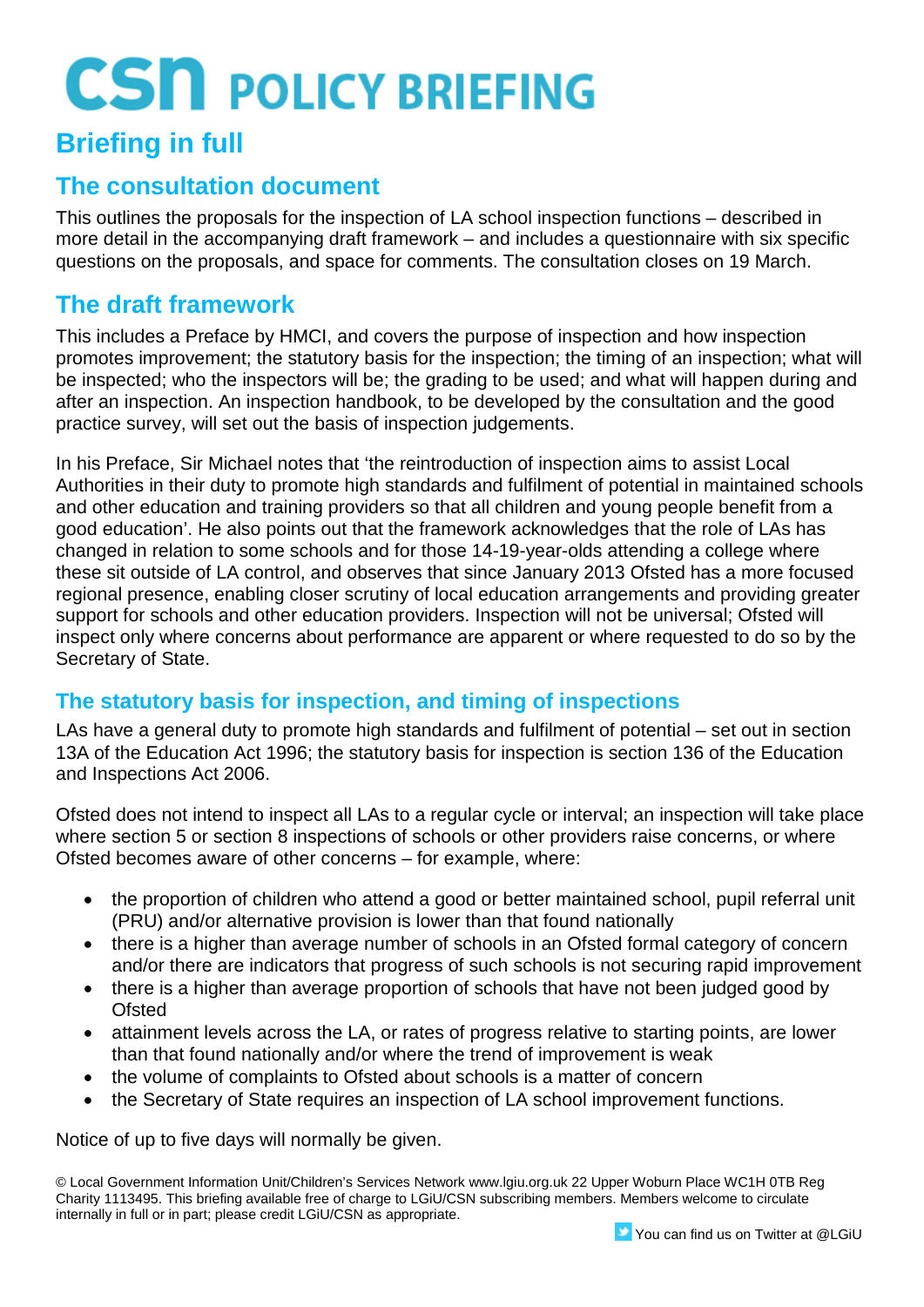#### **Who carries out the inspection, and what will be inspected?**

Inspections will be led by an HMI employed directly by Ofsted, with at least one other inspector, who may be an HMI or an Additional Inspector from Ofsted or an inspection service provider.

They will inspect the effectiveness of LA education functions 'in promoting improvement, high standards and the fulfilment of educational potential of children and young people in schools. Ofsted recognises that the configuration of school improvement functions will be diverse and relevant to local circumstances'. Inspectors will evaluate:

- the effectiveness of corporate and strategic leadership of school improvement
- the clarity and transparency of policy and strategy for supporting schools' and other providers' improvement, including how the LA complies with its statutory obligations and powers in relation to school improvement work and how clearly the local authority has defined its monitoring, challenge, support and intervention roles
- the extent to which the LA knows schools and other providers, their performance and the standards they achieve and how effectively support is focused on areas of greatest need
- the effectiveness of the LA's identification of, and intervention in, underperforming school, including the use of formal powers available to the LA
- the impact of LA support and challenge over time and the rate at which schools and other providers are improving
- the extent to which the LA brokers support for schools and other providers
- the effectiveness of strategies to support highly effective leadership and management in schools and other providers
- support and challenge for school governance
- the way the LA uses funding to effect improvement, including how it is focused on areas of greatest need.

#### **Gradings, and what will happen during and after an inspection**

Inspectors will evaluate the effectiveness of functions to support school improvement and identify the strengths and weaknesses of support and challenge for schools and other providers; the grade descriptors of outstanding, good, requires improvement or inadequate will not be used. The evaluation will take account of an LA's statutory duties set out in section 13A of the Education Act 1996 and the key areas of focus as set out above. Judgements will be based on guidance in the inspection handbook being developed in parallel to this consultation; emerging findings will be discussed with senior officers at regular intervals, and oral feedback will also be offered to elected members.

After the inspection team has reached its conclusions, the draft judgements will be presented and briefly explained to senior representatives of the LA. While the oral feedback should be consistent with the inspection findings, all judgements will be subject to moderation and HMCI's final approval.

Ofsted will publish the inspection findings in letter form, setting out the context of the inspection, the evidence gathered, any strengths and weaknesses and areas recommended for improvement. Letters will constitute an inspection report under section 137 of the Education and Inspections Act 2006. The LA will be required to respond with a written statement setting out what action it proposes to take in light of the findings and a timetable for those actions. The LA must publish the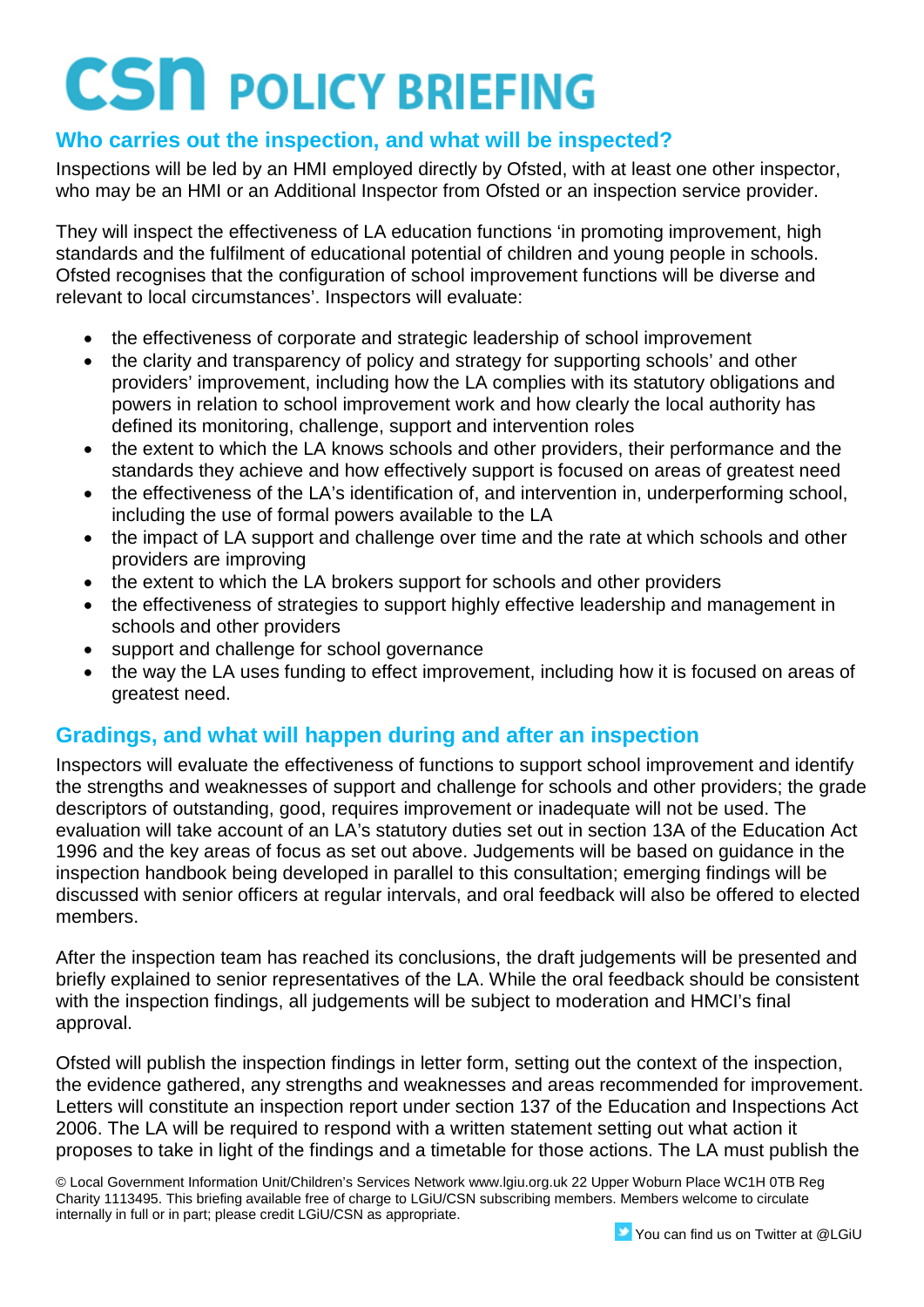letter report and action plan. Where there is evidence that the LA is not exercising its functions effectively, or does not have adequate capacity to support schools and other providers to improve, the Secretary of State will be informed and Ofsted may arrange for a further inspection.

The report will normally be sent to the LA within 20 working days of the end of the inspection, and published on Ofsted's website within 25 working days. A copy will be sent to the LA's Chief Executive, DCS and Lead Member for children's services; the Secretary of State and other prescribed persons.

### **Comment**

The reintroduction of inspection of LA school improvement services is a key part of HMCI Michael Wilshaw's strategy for raising the quality of schools and for improving pupils' progress and attainment. Ofsted gives no indication of the number of LAs likely to be inspected, but the LA 'league table' published alongside HMCI's Annual Report in November offers some clues: there are nearly 50 authorities in which the proportion of primary school pupils in a good or better school is more than five per cent points lower than the national average (estimated at 70%), and a similar number in which this applies to secondary pupils; there are 20 LAs in which the proportion of both primary *and* secondary pupils in a good or better school is more than five per cent points lower than the national average – and in eight of these, the proportion is more than ten per cent points below the national average in both sectors.

In his speech to the January 2013 North of England Education Conference, and elsewhere, HMCI Sir Michael Wilshaw has contrasted the actions and performance of LAs, and the disparity of outcomes between them; he has particularly emphasised the low use made by some LAs of their statutory powers (issuing warning notices, appointing additional governors or replacing governing bodies with IEBs) – which has been an issue of contention with previous HMCIs.

This renewed focus on LAs' role in school improvement has attracted widespread media interest, increasing the political significance of the issue during a period in which the future of LAs' role in education is anyway under review, largely as a consequence of the increasing number (in most areas) of academies. The response from some local government quarters has suggested that LAs no longer have the powers to intervene effectively in 'failing' schools. This is deeply unhelpful. It is likely to play into the hands of those who wish to see local government's school improvement role removed entirely; it also fails to explain why some authorities are apparently far more effective than others in similar circumstances – as Ofsted's forthcoming good practice survey is likely to describe. HMI have recently visited a number of local authorities for this survey.

It is certainly true that the last few years have seen major changes in the education landscape, to which it has not been easy for LAs to adapt. But the so-called 'middle tier debate' over the past year has highlighted a continuing role for local government in providing much-needed coherent local strategic leadership in education, with a clear focus on achieving the best arrangements and outcomes for all children and young people (especially the more disadvantaged) regardless of which type of school they attend – and many LAs are demonstrating it. What is required now is for the LGA and SOLACE (in particular) to engage positively in securing that role, and in putting in place arrangements to help ensure that all LAs are able to exercise it effectively.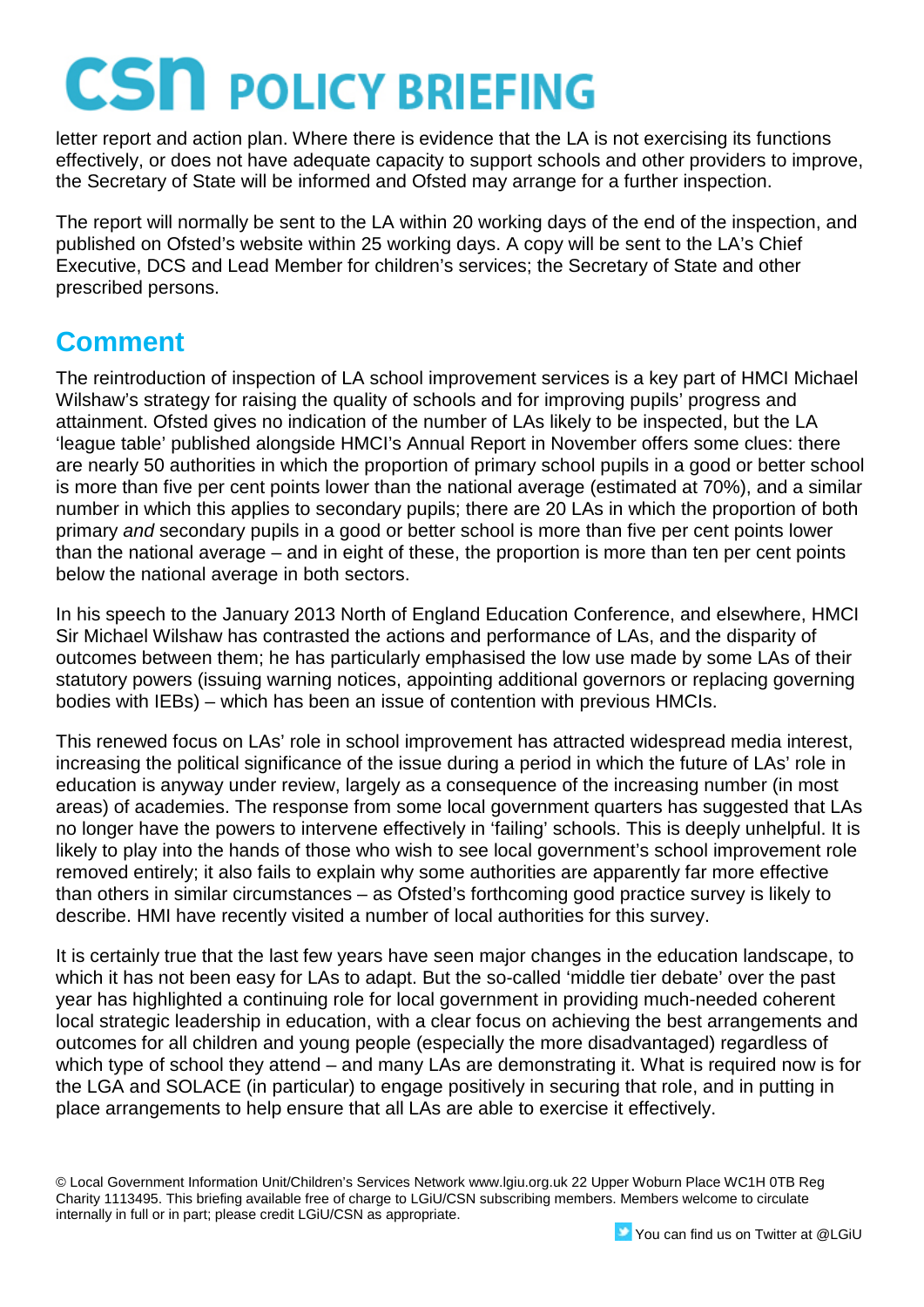While not wishing to detract from the central message for all local authorities of the consultation (and this briefing), that HMCI wishes to bring about an improvement in schools, and local government has a part to play if it wants one, there are the usual errors and ambiguities in Ofsted documents. For example, the use of 'maintained school' to include academies, and the lack of clarity about what happens after a second inspection if there has been no improvement. There is a Secretary of State role which is mentioned in HMCI's preface to the Framework document, but the reader is left wondering whether HMCI means Part 4 of the Education Act 2002 (which can be found in ss. 497A to 497B of the Education Act 1996) rather than Part 4 of the Education and Inspections Act 2006. It would have also been helpful if Section 13A of the Education Act 1996 had been unpacked. The reference to "relevant education function" will obviously apply to Section 14. But, are there any other functions which HMCI has in mind? Occasionally, reference is made to schools and "other providers". This could include FE and training, although the references to schools elsewhere leads one to think that inspections will cover only school related improvement. There is also an issue about how far Ofsted is becoming a school improvement agency and not as the 2006 Act states that HMCI must carry out functions for the general purpose of encouraging improvement.

### **LGiU/CSN work**

LGiU/CSN has made developing the local authority middle-tier role in education a priority. We have published [Should we shed the middle tier?](http://www.lgiu.org.uk/should-we-shed-the-middle-tier/) (September 2012). We are now developing with [Frontline Consulting](http://www.frontlineconsulting.co.uk/) a training and development programme to help elected members and senior officers think through this developing local authority role. Current plans include a package for individual authorities with high numbers of schools with Ofsted findings of inadequate and satisfactory/required to improve, regional seminars looking the LA school improvement role, and national briefings and workshops. Further details will be available shortly.

#### **External links**

Ofsted: [A good education for all: inspection of local authority services –](http://www.ofsted.gov.uk/resources/good-education-for-all-inspection-of-local-authority-services) consultation and draft [framework](http://www.ofsted.gov.uk/resources/good-education-for-all-inspection-of-local-authority-services) (5 February 2013)

Ofsted Press release: The importance of leadership - [The Annual Report of Her Majesty's Chief](http://www.ofsted.gov.uk/news/importance-of-leadership-annual-report-of-her-majestys-chief-inspector-of-education-childrens-servic-0)  [Inspector of Education, Children's Services and Skills 2011/12](http://www.ofsted.gov.uk/news/importance-of-leadership-annual-report-of-her-majestys-chief-inspector-of-education-childrens-servic-0) (27 November 2012). The worksheet of local authority performance can be from the press release.

#### **Related briefings**

[Unleashing Greatness RSA-Pearson Academies Commission Report](http://www.lgiu.org.uk/briefing/unleashing-greatness-rsa-pearson-academies-commission-report/) (January 2013)

[Report of her Majesty's Chief Inspector of Education, Children's Services and Skills 2011-12](http://www.lgiu.org.uk/briefing/report-of-her-majestys-chief-inspector-of-education-childrens-services-and-skills-2011-12/?signedin=true) (December 2012)

[Outcomes of Ofsted school inspections](http://www.lgiu.org.uk/briefing/outcomes-of-ofsted-school-inspections/) (November 2012)

[Competition Meets Collaboration: Policy Exchange Report](http://www.lgiu.org.uk/briefing/competition-meets-collaboration-policy-exchange-report/) (November 2012)

[The Missing Middle: The Case for School Commissioners](http://www.lgiu.org.uk/briefing/the-missing-middle-the-case-for-school-commissioners-rsa-report/) – RSA Report (August 2012)

[Local authority role in education](http://www.lgiu.org.uk/briefing/local-authority-role-in-education-final-report-from-the-isos-partnership-for-the-ministerial-advisory-group/) – ISOS final report for Ministerial Advisory Group (July 2012)